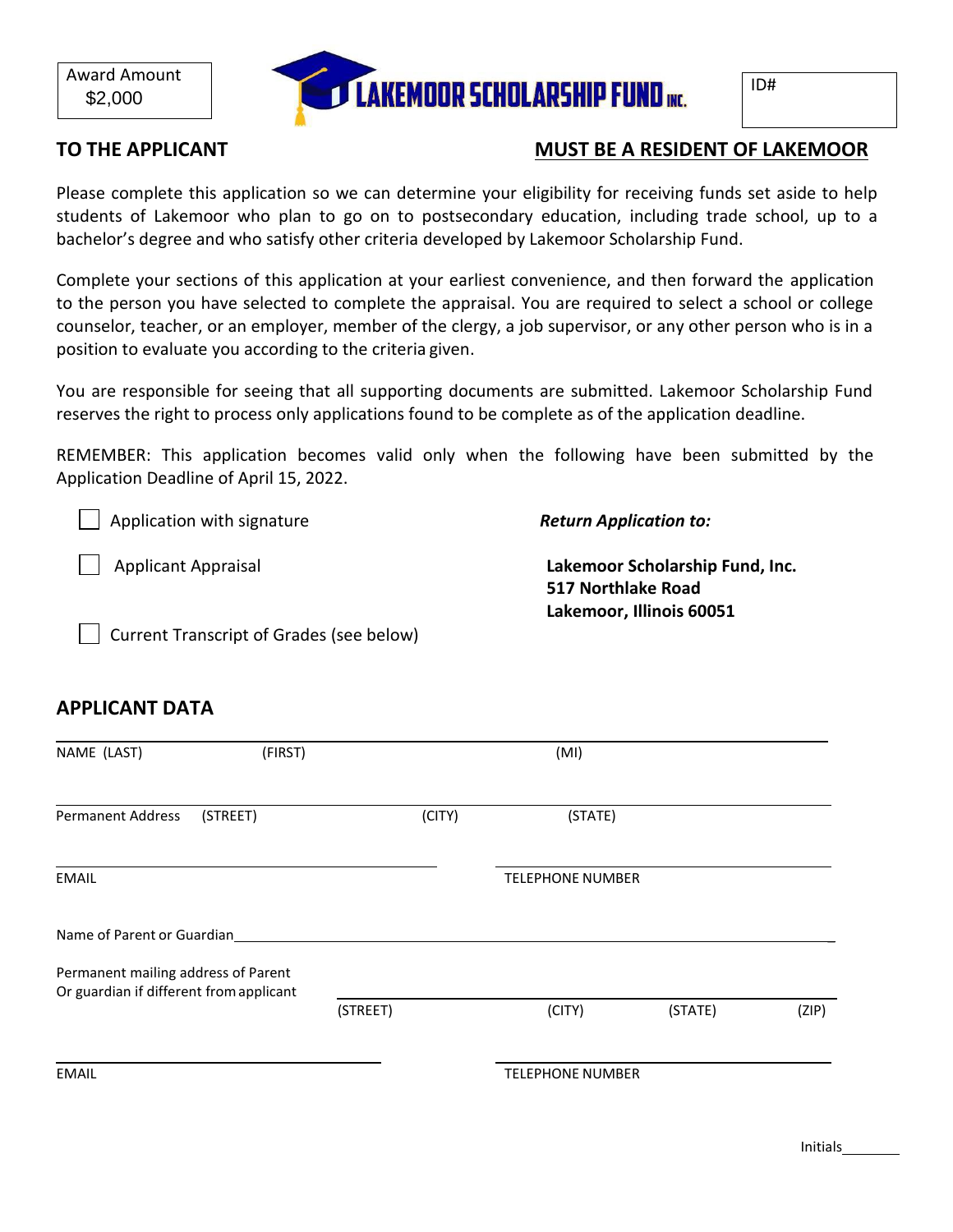# **SCHOOL DATA**

|                               |                                                                                   |        |                                      |         | Graduation date: Month Year |                      |
|-------------------------------|-----------------------------------------------------------------------------------|--------|--------------------------------------|---------|-----------------------------|----------------------|
|                               |                                                                                   |        |                                      |         |                             |                      |
| (STREET)                      |                                                                                   | (CITY) | (STATE)                              | (ZIP)   |                             | (TELEPHONE NUMBER)   |
| Name of High School Principal |                                                                                   |        |                                      |         |                             |                      |
|                               | Name of postsecondary school for which the applicant's scholarship is requested:  |        |                                      |         |                             |                      |
|                               | 4-year College/University Community College Other (i.e. trade school)             |        |                                      |         |                             |                      |
|                               |                                                                                   |        |                                      |         |                             |                      |
|                               |                                                                                   |        |                                      |         |                             |                      |
|                               | (CITY)                                                                            |        |                                      | (STATE) | (ZIP)                       |                      |
|                               | Year in postsecondary program during coming school year.                          |        |                                      |         | Undergraduate 1 2 3 4 5     |                      |
| Student will:<br>Enrolled:    | Live on campus<br>Less than half-time                                             |        | Live off campus<br>Half-time or more |         |                             | Commute<br>Full-time |
|                               | Anticipated date of graduation from postsecondary program: Month_______Year _____ |        |                                      |         |                             |                      |
|                               | Major Field of study applicant plans to pursue: _________________________________ |        |                                      |         |                             |                      |
|                               |                                                                                   |        |                                      |         |                             |                      |

## **TRANSCRIPT INFORMATION**

- **1.** Students currently enrolled in college or vocational-technical school must include most recent college or vocational/technical transcript of grades. (Completion of the following section is no necessary.)
- **2.** High School seniors and students who have completed less than one full term of post-secondary education must include a high school transcript of grades and have the following section complete by the appropriate school official.

| Applicant ranks in a class of                             |         |              | $/4.0$ scale<br>Cumulative grade point average |            |  |  |
|-----------------------------------------------------------|---------|--------------|------------------------------------------------|------------|--|--|
| PSAT: Critical Reading _____ Writing Skills ________ Math |         |              | SAT: Critical Reading Mriting                  | Math       |  |  |
| ACT: English Math                                         | Reading | Science_____ | Composite ________                             |            |  |  |
| School Official's Signature                               | Title   | Date         | <b>Telephone Number</b>                        |            |  |  |
| School Name                                               | Address | (street)     | (city)<br>(state)                              | (zip code) |  |  |

## **CERTIFICATION:**

In submitting this application, I certify that the information provided is complete and accurate to the best of my knowledge. Falsification of information may result in termination of any scholarship granted.

| <b>Print Name</b>     |      |  |
|-----------------------|------|--|
| Applicant's Signature | Date |  |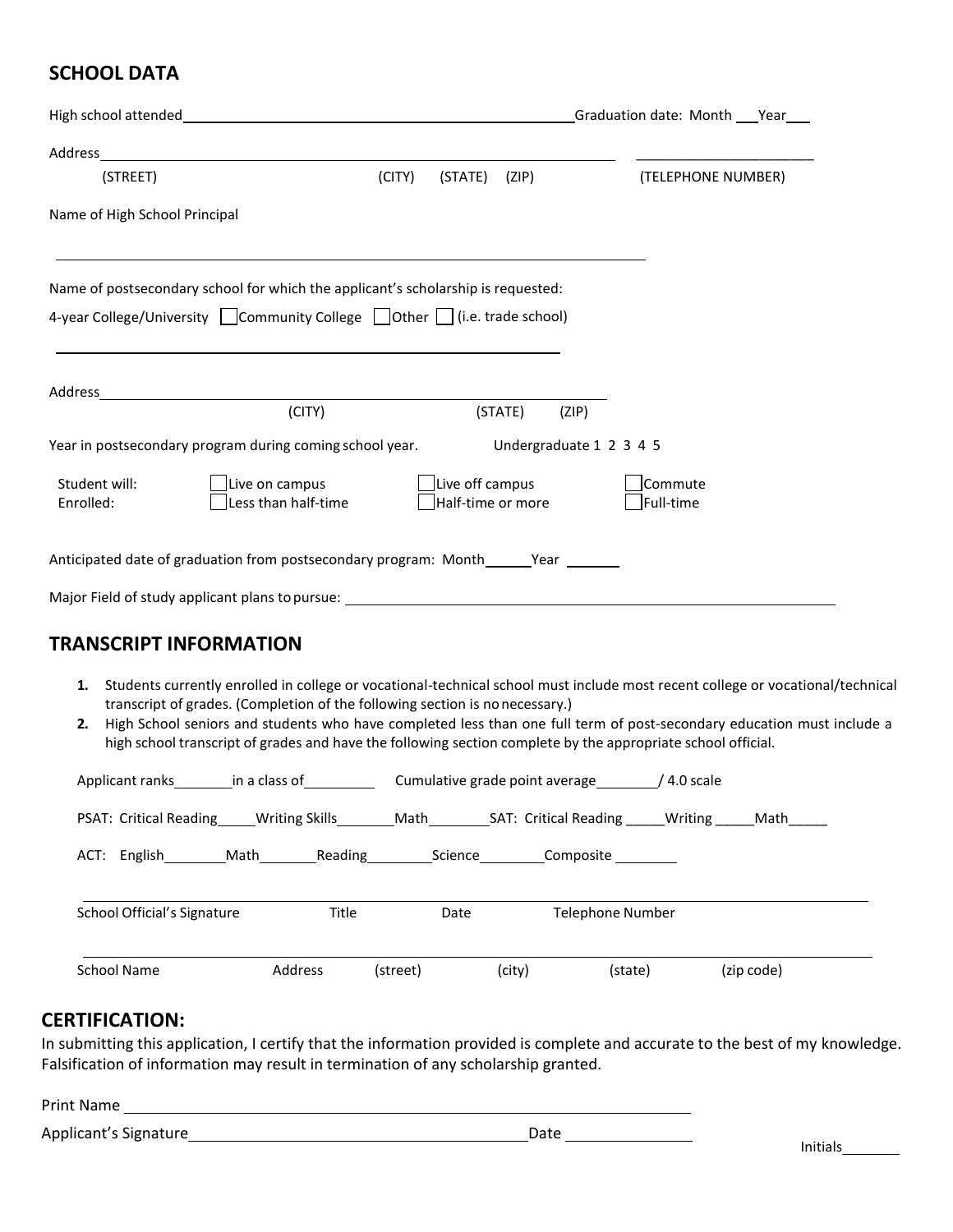# **APPLICANT APPRAISAL** (REQUIRED)

To be completed by a high school or college counselor or advisor, an instructor, or a work supervisor.

Applicant Name:

You have been asked to provide information in support of this application for financial aid. Please give immediate and serious attention to the following statements.

When complete, please return to applicant or photocopy this section and return to applicant in a sealed envelope.

| The applicant's choice of a post-secondary<br>education program is                                  | extremely<br>appropriate | very<br>appropriate | moderately<br>appropriate | inappropriate |
|-----------------------------------------------------------------------------------------------------|--------------------------|---------------------|---------------------------|---------------|
| The applicant's achievements reflect his/her<br>ability                                             | extremely well           | very well           | moderately<br>well        | not well      |
| The applicant's ability to set realistic and<br>attainable goals is                                 | excellent                | good                | fair                      | poor          |
| The quality of the applicant's commitment<br>to school and community is                             | excellent                | good                | fair                      | poor          |
| The applicant is able to seek, find, and use<br>learning resources                                  | extremely well           | very well           | moderately<br>well        | not well      |
| The applicant demonstrates curiosity and<br>initiative                                              | extremely well           | very well           | moderately<br>well        | not well      |
| The applicant demonstrates good problem-<br>solving skills, follows through, and completes<br>tasks | extremely well           | very well           | moderately<br>well        | not well      |
| The applicant's respect for self and others is                                                      | excellent                | good                | fair                      | poor          |

Comments:

| Appraiser's Signature        | Date     | Title  |         | <b>Telephone Number</b> |  |
|------------------------------|----------|--------|---------|-------------------------|--|
|                              |          |        |         |                         |  |
|                              |          |        |         |                         |  |
| Appraiser's Business Address | (street) | (city) | (state) | (zip code)              |  |
|                              |          |        |         |                         |  |

Initials